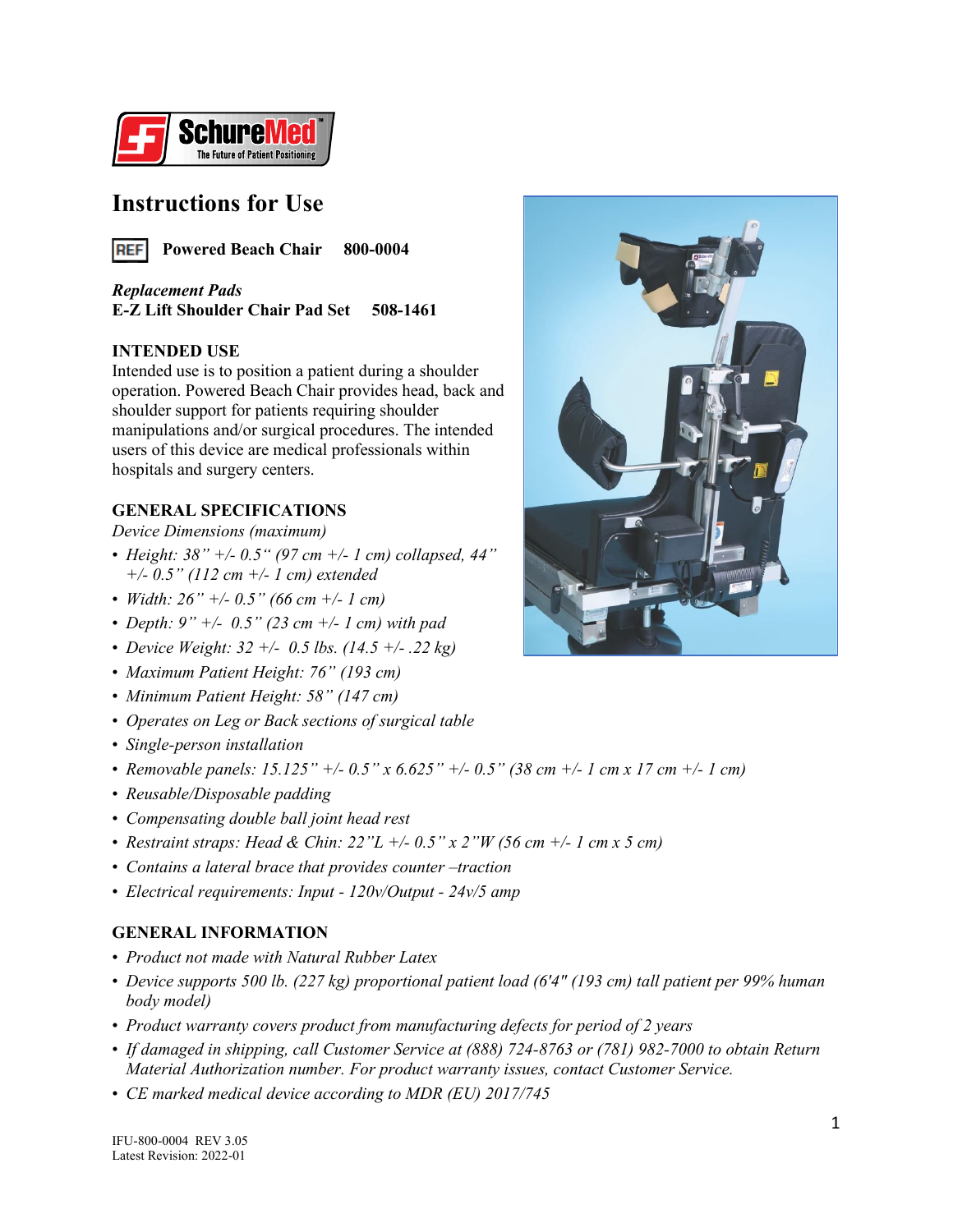- *Product is maintenance-free, check product condition before next use*
- *Life of device is 5 years under normal use*
- *Store device between -4°F to +86°F (-20°C to 30°C)*

#### **INSTRUCTIONS**

Become familiar with the features of patient positioning device before use with a patient. Always practice use on a nurse, physician or appropriate volunteer prior to using clinically.

- *1. Double Ball Joint Head Section*
- *2. Removable Shoulder Panel*
- *3. Lateral Brace*
- *4. Hand Control*
- *5. Locking Handle*
- *6. Locking Handle*



#### **Shoulder Chair Insertion and Operation for Surgical Tables**

#### *Table with Non-Removable Back Sections*

- *1. Rotate surgical table 180°; lock surgical table to floor; press reverse orientation button on hand control*
- *2. Lower leg section to 90° or remove surgical table leg sections. Slide chair completely onto side rails. Lock by turning handles to the right on both sides of chair.*
- *3. Reverse surgical table pad so flat end piece covers the perineal cutout Caution! Remove chair prior to raising leg — Severe damage can occur to chair and/or operating room table.*
- *4. Plug chair into 110V outlet, then push down on hand control to lower chair to supine position Caution! Do not raise table section below beach chair as this will damage chair.*

#### *Table with Removable Back Sections*

- *1. Remove surgical table head and back sections. Slide chair completely onto side rails. Lock by turning handles to the right on both sides of chair.*
- *2. Plug chair into 110V outlet, then push down on hand control to lower chair to supine position*

#### **Positioning Patient in Chair**

- *1. To raise patient, push the up button on the hand control*
- *2. To lower patient, push the down button on the hand control*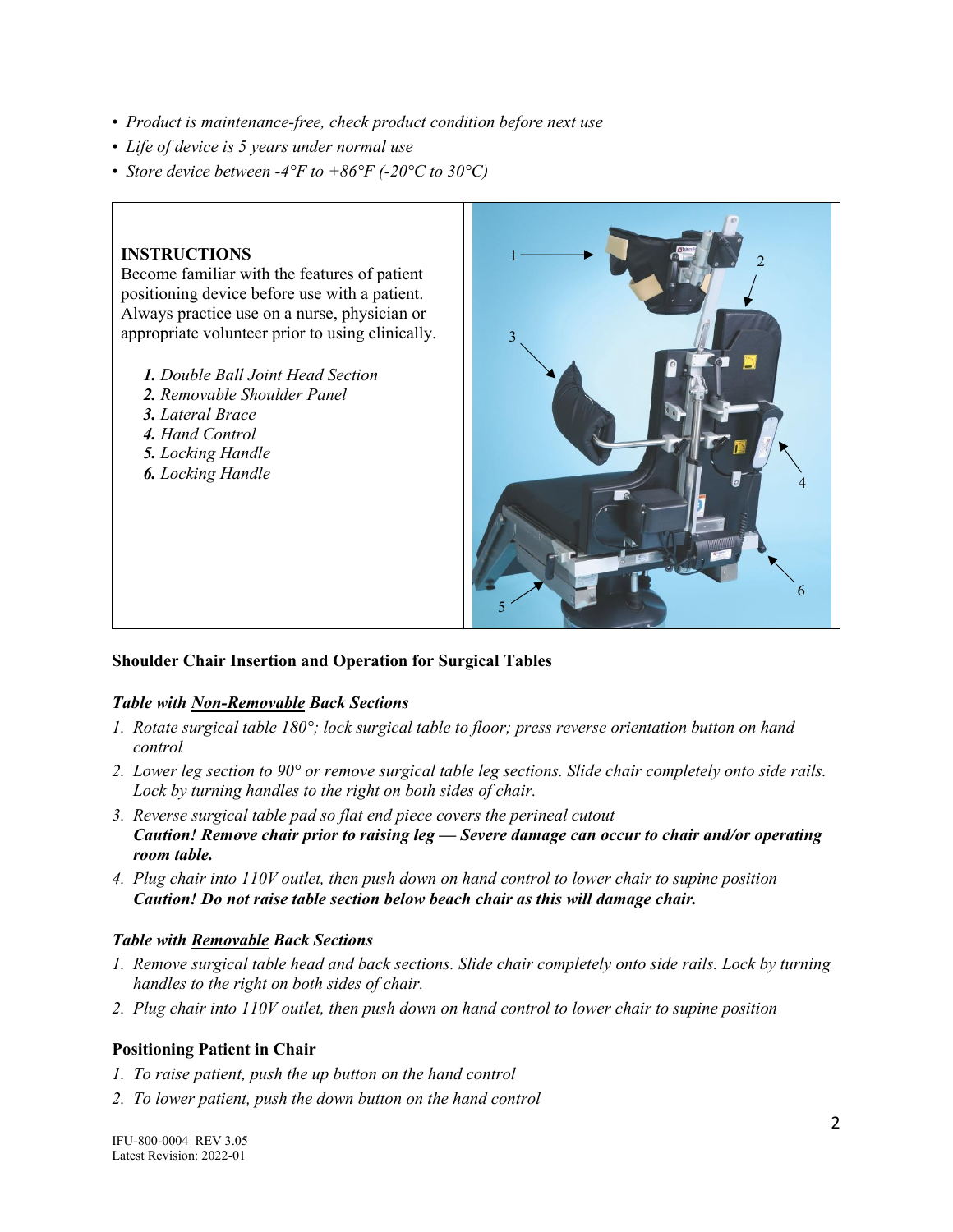#### **Shoulder Panel Removal and Insertion**

- *1. Removal: Turn top and bottom panel latches down to unlocked positions*
- *2. Hold handle with one hand and lift plunger up, slide panel straight back to remove*
- *3. Insertion: Slide on track and panel will snap lock. Then turn top and bottom panel latches to locked positions.*

#### **Positioning Lateral Brace**

*1. Remove shoulder panel on operative side and slide brace into clamps. Adjust lateral brace to fit each patient. Lock tight by turning locking handles to right.*

#### **Prior to Patient Transfer**

*With surgical table in a level position, adjust headrest assembly as follows to prepare for a patient transfer.*

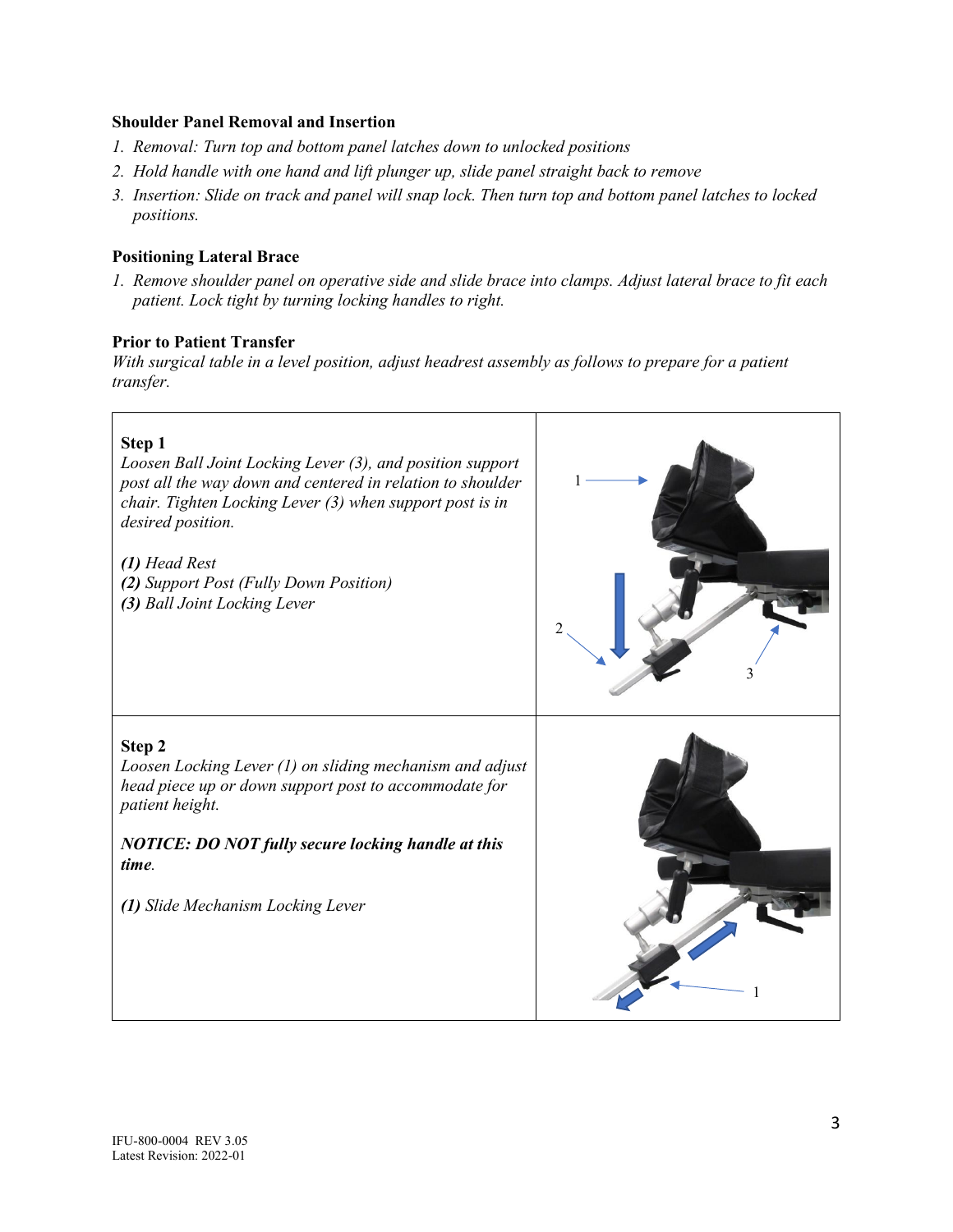

- *Ensure headrest slides up and down freely on support post. Loosen slide mechanism Locking Lever (B). Failure to do so could result in patient injury.*
- *Bring patient to seated position. Make final adjustments to headrest using Locking Levers (A), (B) and (C). Once headrest is properly adjusted, lock all levers and secure head in place with Velcro restraint straps.*
- *Place unaffected arm on raised armboard*
- *Release shoulder panel supporting affected shoulder by pulling spring loaded plunger and remove panel straight back*
- *Add lateral brace on affected side by attaching it to back of chair*

#### **COMPONENT OVERVIEW**

Powered Beach Chair is a shoulder chair that connects to surgical table and allows for surgical shoulder procedures.

#### *Replacement Pads*

**508-1461** E-Z Lift Shoulder Chair Pad Set, 5-Piece

#### **DISPOSAL**

- *General - Prevent infection by cleaning and disinfecting product before disposal*
- *Packaging - Dispose packaging material via household waste according to national requirements*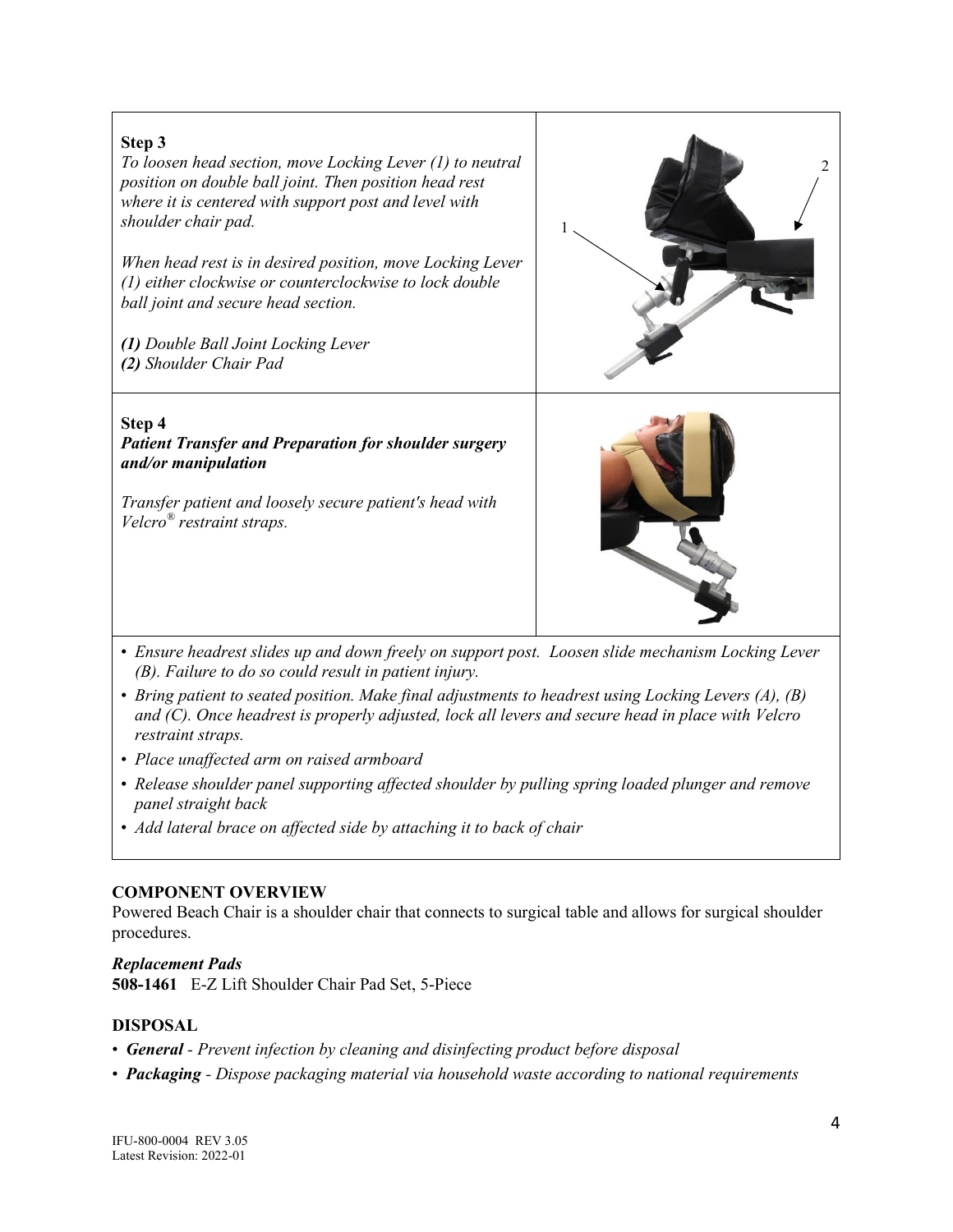• *SchureMed accepts back used or retired products - or dispose of product in accordance with national requirements*

# **PRODUCT USE WARNINGS WARNING!**

*Maximum load should not exceed appropriate proportion of a patient weighing 500 lbs. (227 kg). Use care with low-maximum load capacity surgical tables that accessory rails are not overloaded.* 

**WARNING!**

*Hazard resulting from incorrect use. Strictly follow instructions for use for your Operating Table system.*

*WARNING! Do not reuse device if there are obvious signs of damage or functional issues. Consult manufacturer before reusing.*

# **WARNING!**

*CAUTION! Remove chair prior to raising leg or back sections—Severe damage can occur to chair and/or operating room table.*

#### **CLEANING RECOMMENDATION**

*Follow current Association of periOperative Registered Nurses Journal Guidelines for proper cleaning and disinfection procedure.*

$$
\overbrace{\text{WARNING:}}
$$

*Adhere to standards for blood-borne pathogens from the Occupational Safety and Health Administration. Use recommended protective clothing, gloves, masks and eye protection to clean accessory.*

#### **CAUTION**

**Strictly read/follow manufacturer's directions for cleaning fluids. DO NOT use cleaners containing phenolics.**

- *1. Remove major contaminants from accessory with disposable materials. Follow appropriate bio-hazard waste disposal procedures.*
- *2. Apply cleaning fluid liberally to entire accessory and wipe with clean, lint-free cloth until all moisture and cleaning fluid is removed from accessory*
- *3. Let accessory dry*

#### **USER NOTICE**

*Any serious incident that has occurred in relation to the device should be reported to the manufacturer and the competent authority of the Member State in which the user and/or patient is established.*